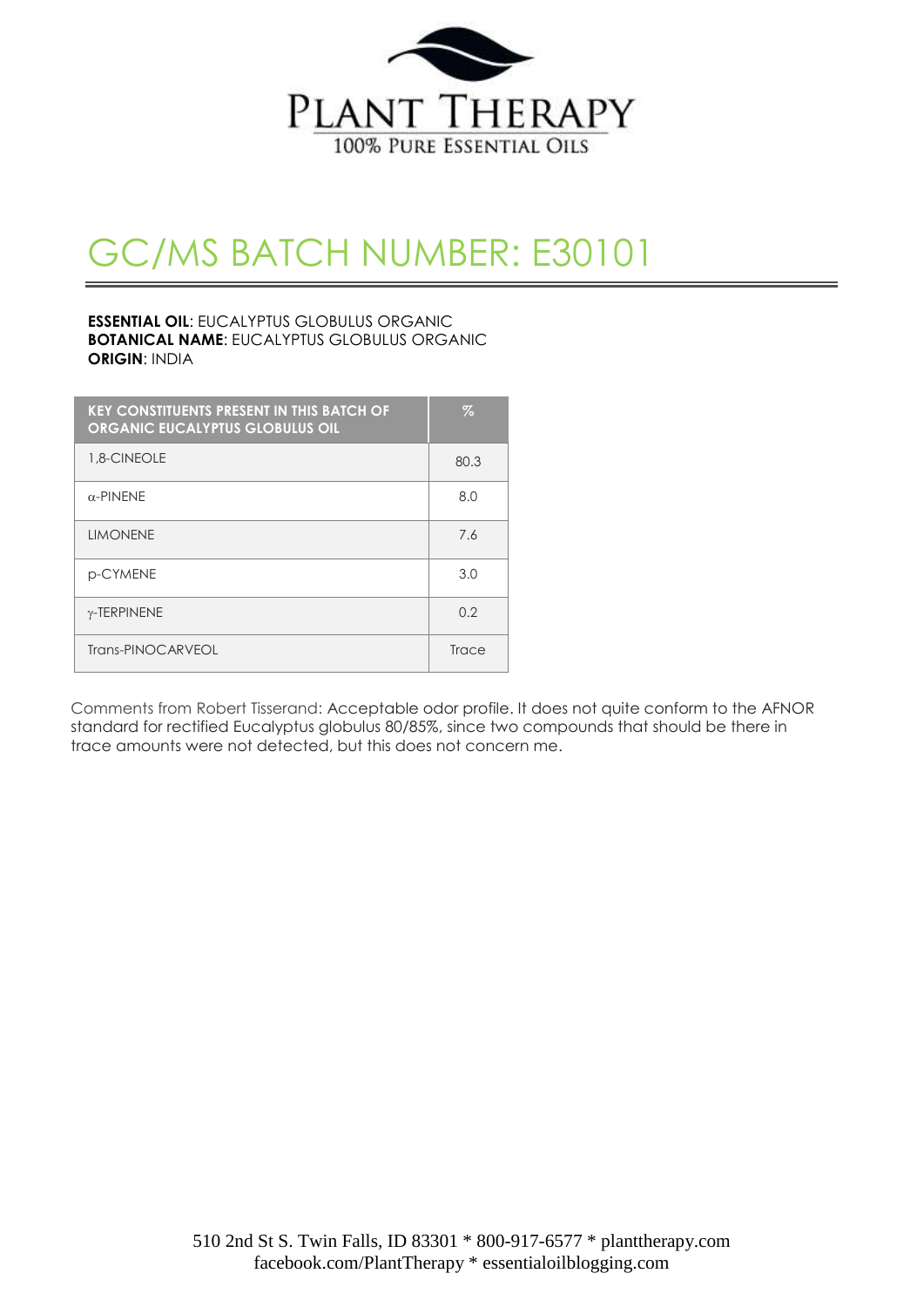

**Customer :**

**PLANT THERAPY 126 Locust Street South Twin Falls, ID 83 301 USA**

| <b>Sample nature:</b>           | <b>ESSENTIAL OIL</b>                      |
|---------------------------------|-------------------------------------------|
| <b>Botanical name:</b>          | EUCALYPTUS GLOBULUS ORGANIC               |
| <b>Reference name:</b>          | EUCALYPTUS ESSENTIAL OIL                  |
| <b>Batch number:</b>            | E30101                                    |
| Origin:                         | <b>INDIA</b>                              |
| Part:                           | LEAF                                      |
| <b>Pyrenessences reference:</b> | E016                                      |
| Date of reception:              | 06/15/2015                                |
| Date analysis:                  | 06/26/2015                                |
| Packaging:                      | Amber flask of 5 ml - ambient temperature |
| <b>Wanted analysis:</b>         | Classic analysis                          |

**Report validated by : <br> Daniel Dantin**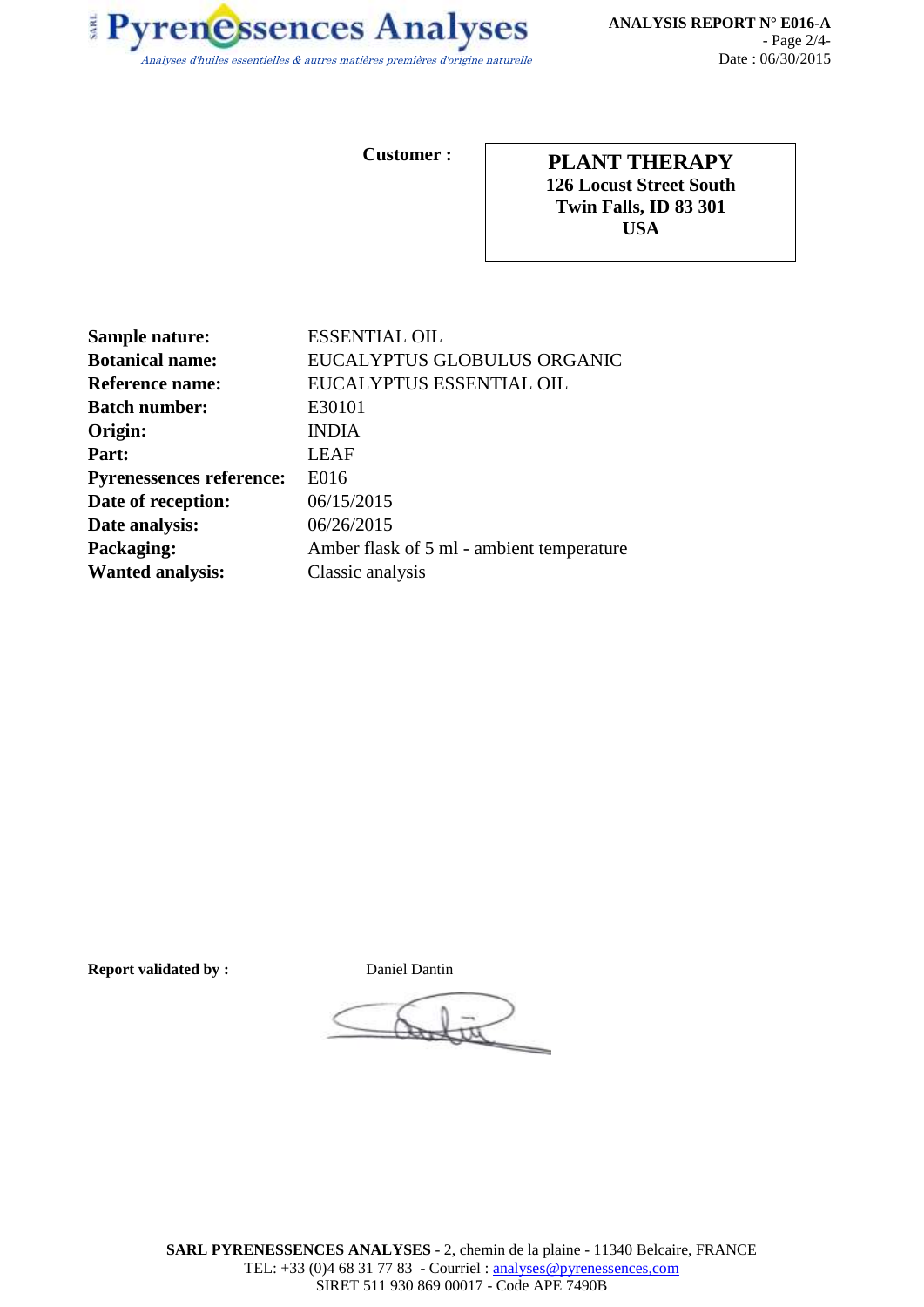

### **GAS CHROMATOGRAPHY** (norm NF ISO 11024)

#### **Conditions :**

CPG 6890 / MS 5973 AGILENT – Column : VF WAX polar 60 m  $\times$  0,25 mm  $\times$  0,5 µm CPG 6890 FID AGILENT - Column : VF WAX polar 60 m  $\times$  0,25 mm  $\times$  0,5 µm Temperature program : 6 min à 60°C – 2°C/min250°C – 10 min 250 °C Carrier gas He : 23 psis/MS – 30 psis/FID Sample injection / split : 1 µl of 10% solution in hexane, Mass range : 30 to 350, Oil components are identified by a combination of retention times (our own database) and mass spectra library NKS 75 000 records, Percentages are calculated from GC/FID peaks areas without using corrections factors,

#### **Chromatographic profile (GC/FID) :**



**SARL PYRENESSENCES ANALYSES** - 2, chemin de la plaine - 11340 Belcaire, FRANCE TEL: +33 (0)4 68 31 77 83 - Courriel : analyses@pyrenessences,com SIRET 511 930 869 00017 - Code APE 7490B